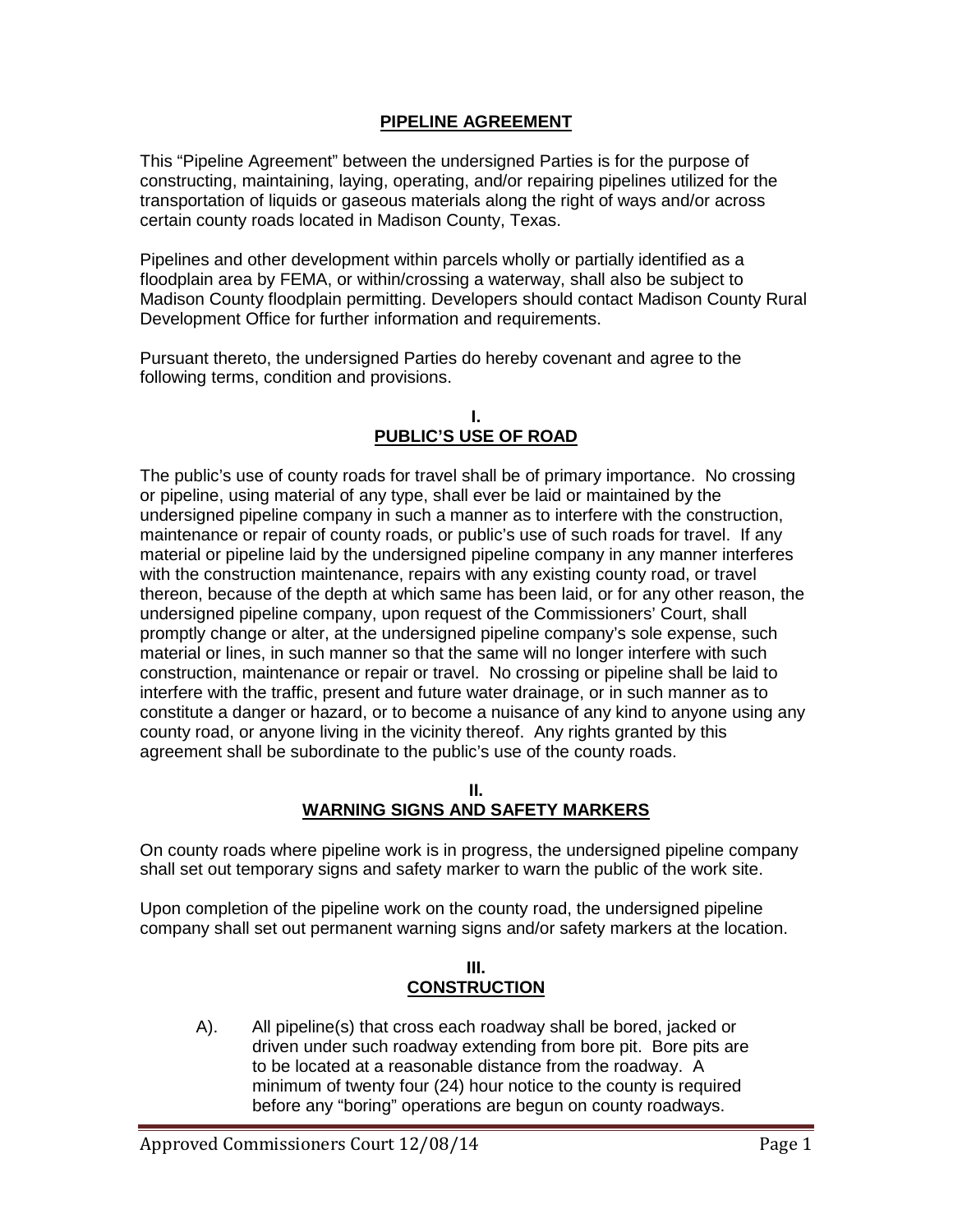- B). The undersigned pipeline company may cut or dig a line across a roadway with permission from County Commissioner of the precinct affected.
- C). All pipeline(s) placed along right-of-ways must have at least sixty (60) inches of cover with permanent type signs placed at each point where line enters the right-of-way and where line exits the right-of-way.
- D). Pipeline(s) crossing roads must be installed with a minimum of 72 inches under the lowest point from bar ditch to bar ditch with a minimum of 72 inches under the crown of the subject roadway.
- E). Alignment of the pipeline shall be at an angle to the centerline of the road which is between 60' and 90', unless paralleling an existing pipeline.
- F). A built drawings must accompany each application showing location of pipeline on county roads, arrangements and line pressure of the pipeline.
- G). Length of easement to be determined by County Commissioner of precinct affected.
- H). No variations from above specifications will be allowed unless special permission, in writing, is granted by the Madison County Commissioners' Court.

\_\_\_\_\_\_\_\_\_\_\_\_\_\_\_\_\_\_\_\_\_\_\_\_\_\_\_\_\_\_\_\_\_\_\_\_\_\_\_\_\_\_\_\_\_\_\_\_\_\_.

I). Other restrictions:

# **IV. INDEMNITY**

The undersigned pipeline company its agents, and subcontractors hereby assume all responsibility with respect to the installation and maintenance to all pipelines, for any damage to the public, and for damage to any and all adjoining property owned by others.

Madison County shall not be liable for any damages, loss or injury to the person or property of the undersigned pipeline company or any other person or persons whomsoever suffered on, in or about the said premises or upon the streets and roads in front of or adjoining same by reason or present or future form, character or condition of the said premises or any part or portion of same or from the use and the manner of use made of the premises by the undersigned pipeline company or from any negligence of its servants, agents, employees or contractors; and the undersigned pipeline company agrees to indemnify, protect and hold harmless Madison County against any and all such damages or things as described above. Additionally, the undersigned pipeline company agrees to indemnify, protect and hold harmless Madison County against any and all attorney fees and/or other costs and expenses incurred by the undersigned pipeline company in the defense of any claim or lawsuit brought against Madison County as a direct result of any such matters, acts and things. In case of any action or proceedings brought against Madison County by reason of such claim, the undersigned pipeline company covenants to defend, upon notice from Madison County, such action or proceeding by legal counsel acceptable to Madison County. The undersigned pipeline company, however, does not grant indemnity or defense to Madison County for willful or negligent acts of Madison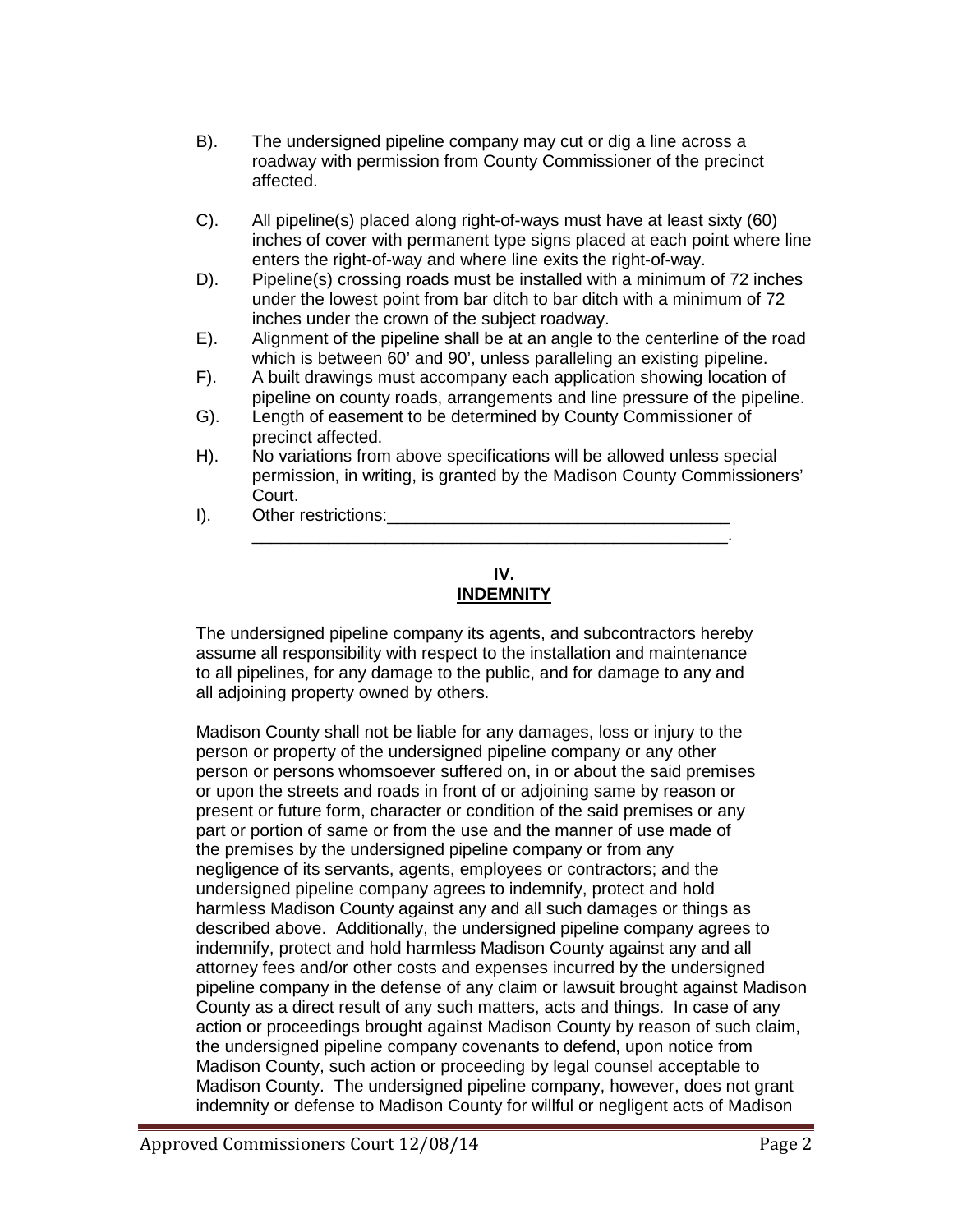County, its agents, employees, contractors or third parties over which the undersigned pipeline company has no control.

## **V. RESTORATION**

Prior to the commencement of any pipeline work on any county road, the undersigned pipeline company shall clear the county road right-of-way and pipeline site of all brush, bushes and trees.

After the pipeline work is completed, all excavations within the county rights-ofway must be back-filled to their original condition, and all trash, debris, obstructions, and surplus materials shall be removed, and the excavation finished off flush with the surrounding natural ground. The undersigned pipeline company shall clean up and restore the county road right-of-way and surrounding area to as good, or better condition as existed prior to the installation of the materials and/or pipelines. The undersigned pipeline company will commence the clean-up and restoration of the county road right-of-way, in accordance with the terms set out in this paragraph, within forty-eight, (48), hours after notice to Madison County of the pipeline works completion.

The Applicant will remove and/or relocate its utility lines should it become necessary in order to accommodate widening, realigning and/or improve county roads at no cost to Madison County.

### **VI. VIOLATION**

Any violations of this "pipeline agreement" by the undersigned pipeline company, its employees or anyone acting on its behalf, may result in its temporary suspension by the County Commissioner of the precinct in which the "pipeline agreement" applies. In the event of such temporary suspensions, the Commissioners Court shall at its next regularly scheduled meeting, and after notice to the undersigned pipeline company, determine whether to reinstate, or revoke this pipeline agreement.

## **VII. CONSIDERATION**

Subject to acceptance by the respective County Commissioner, the undersigned pipeline company will pay to Madison County the sum of \$1,500.00 for each county road crossed by its pipeline. When required, such monies shall be paid in the form of a sight draft, and attached to this agreement when submitted to the county for its approval.

## **VIII. PROOF OF LIABILITY INSURANCE**

The undersigned pipeline company shall keep and maintain liability insurance in full force and effect at all times during the laying of its pipeline(s) and their operation in Madison County; said policy to insure to the benefit of Madison